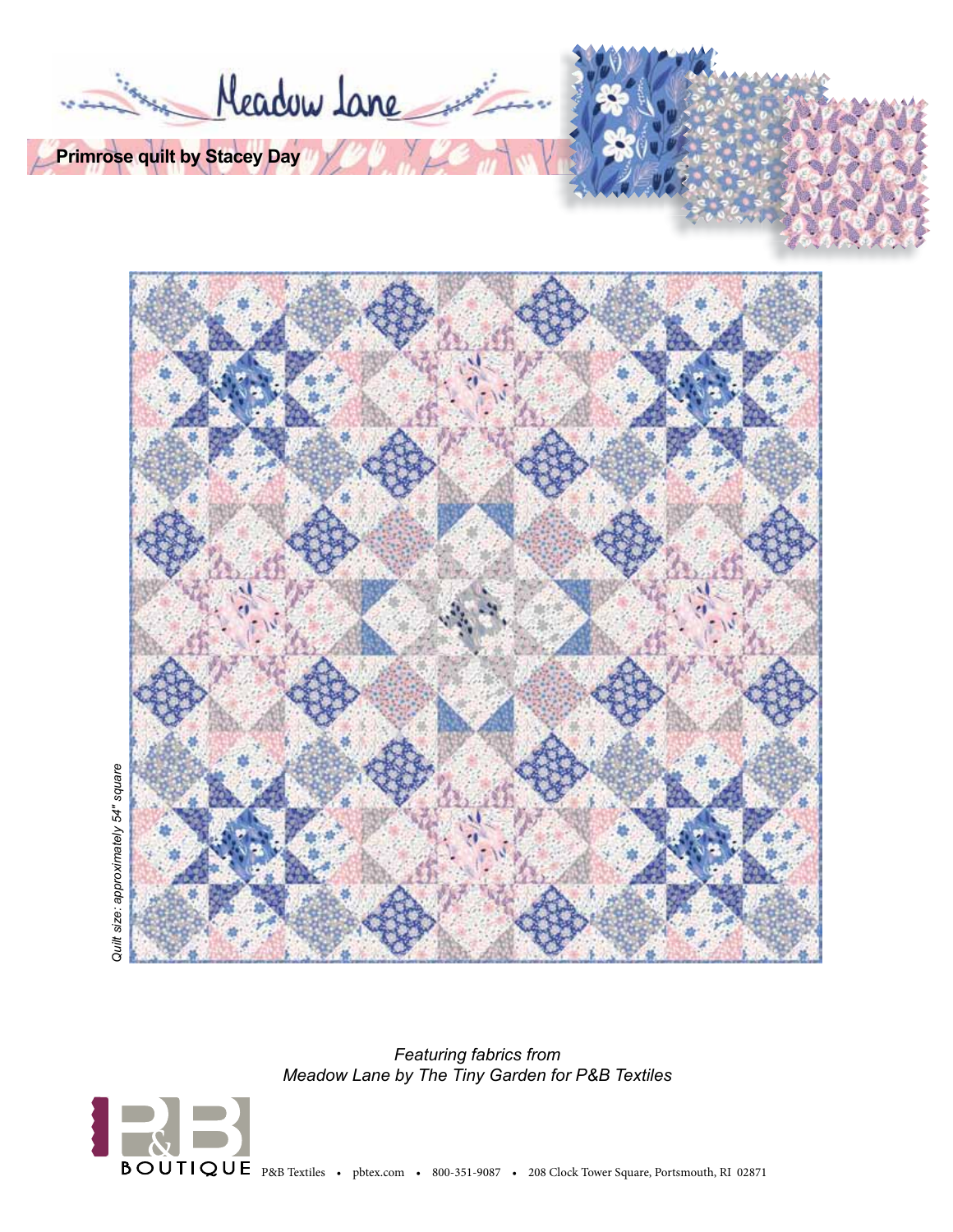Meadow Jane

Fabric collection by The Tiny Garden for P&B Textiles Primrose quilt designed by Stacey Day Skill level: Confident Beginner • Finished Quilt Size: approximately 54" square

# *Yardages:*

| Fabric H: |                                            |
|-----------|--------------------------------------------|
|           |                                            |
|           |                                            |
| Fabric K: |                                            |
| Fabric L: |                                            |
| Fabric M: |                                            |
| Fabric N: |                                            |
|           |                                            |
|           | Backing: MEAD 3174 S suggested 3 1/2 yards |
| Batting   |                                            |
|           |                                            |

# *Cutting Instructions:*

*Please read all instructions carefully before beginning. Strips are cut across the width of fabric (perpendicular to selvedges) unless otherwise stated. All seams are sewn with a 1/4" seam unless otherwise stated. Label all pieces.* 

# **From Fabric A:**

1. Cut one 4 3/4" strip; sub cut four 4 3/4" squares. **From Fabric B:**

# 1. Cut one 4 3/4" strip; sub cut four 4 3/4" squares.

**From Fabric C:**

1. Cut one 4 3/4" strip; sub cut one 4 3/4" square.

#### **From Fabric D:**

1. Cut two 3 7/8" strips; sub cut sixteen 3 7/8" squares. Cut once on the diagonal to make thirty-two triangles.

# **From Fabric E:**

1. Cut two 3 7/8" strips; sub cut sixteen 3 7/8" squares. Cut once on the diagonal to make thirty-two triangles.

# **From Fabric F:**

1. Cut one 3 7/8" strips; sub cut four 3 7/8" squares. Cut once on the diagonal to make eight triangles.

# **From Fabric G:**

- 1. Cut two 4 3/4" strips; sub cut sixteen 4 3/4" squares. **From Fabric H:**
- 1. Cut one 4 3/4" strip; sub cut four 4 3/4" squares **From Fabric I:**

#### 1. Cut two 4 3/4" strips; sub cut sixteen 4 3/4" squares.

# **From Fabric J:**

- 1. Cut one 3 7/8" strip; sub cut four 3 7/8" squares. Cut once on the diagonal to make eight triangles.
- 2. Cut six 2 1/4" strips for binding.

#### **From Fabric K:**

1. Cut two 3 7/8" strip; sub cut sixteen 3 7/8" squares. Cut once on the diagonal to make thirty-two triangles.

#### **From Fabric L:**

1. Cut two 3 7/8" strip; sub cut sixteen 3 7/8" squares. Cut once on the diagonal to make thirty-two triangles.

#### **From Fabric M:**

- 1. Cut two 4 3/4" strips; sub cut sixteen 4 3/4" squares.
- 2. Cut five 3 7/8" strips; sub cut forty 3 7/8" squares. Cut once on the diagonal to make eighty triangles.

# **From Fabric N:**

- 1. Cut two 4 3/4" strips; sub cut sixteen 4 3/4" squares.
- 2. Cut five 3 7/8" strips; sub cut forty 3 7/8" squares. Cut once on the diagonal to make eighty triangles.

#### **From Fabric O:**

- 1. Cut one 4 3/4" strip; sub cut four 4 3/4" squares.
- 2. Cut two 3 7/8" strips; sub cut ten 3 7/8" squares. Cut once on the diagonal to make twenty triangles.

# *Piecing Instructions:*

# **Blocks:**

1. To make the base blocks, sew a matching pair of 3 7/8" triangles to opposite sides of a 4 3/4" square. Press, then sew another matching pair of 3 7/8" triangles to the other sides of the 4 3/4" square. Press and trim to 6 1/2" x 6 1/2" (Figure 1).



*Figure 1*

2. Make the 81 base blocks and label them, referring to the diagram for fabric pairings, quantity, and Unit designations for each (Figure 2).

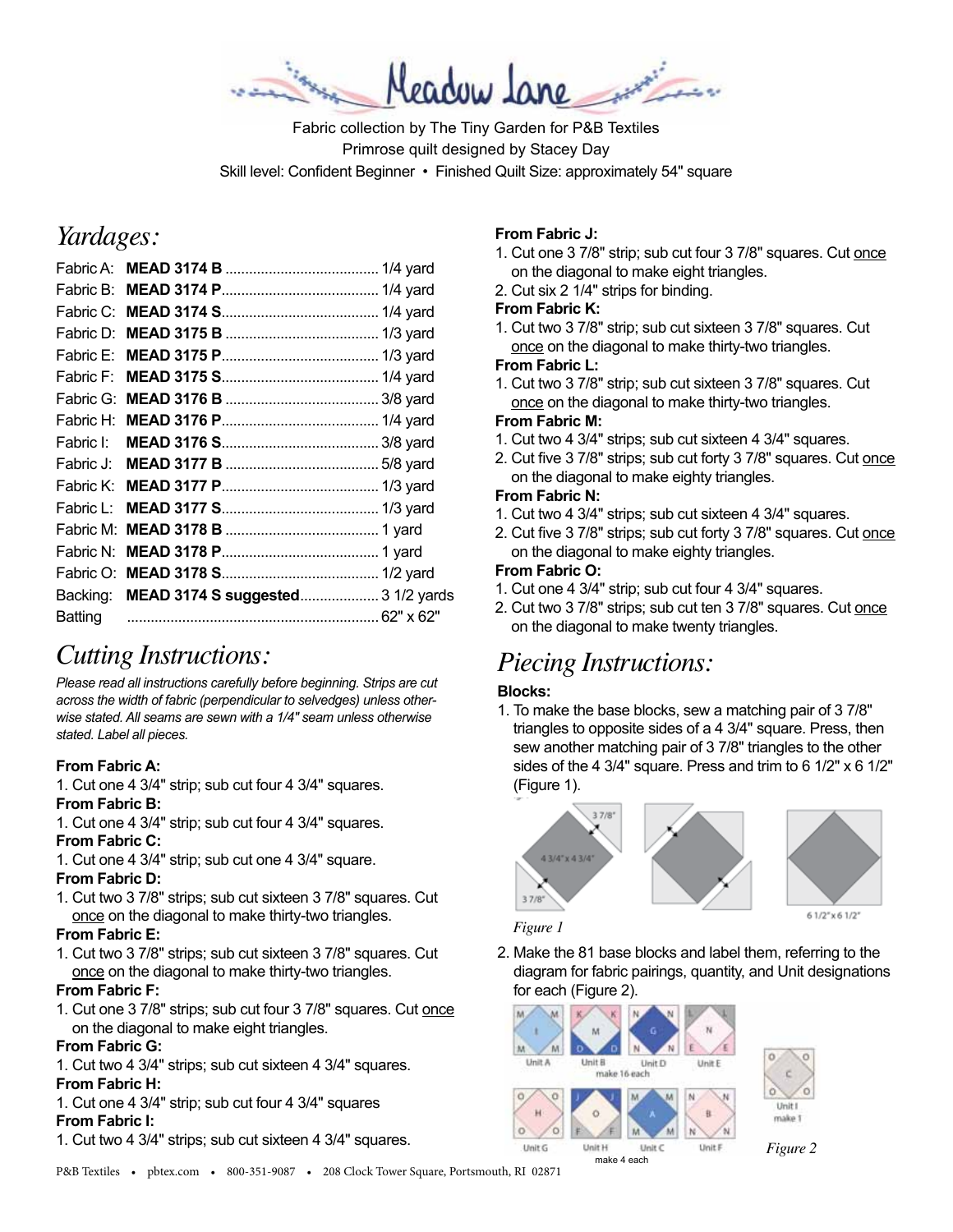









*Figure 3*

3. Sew four A units, four B units, and one C unit together as shown to make Block A. Repeat with D, E and F units to make Block B, and G, H, and I units to make Block C. Make four of Block A and B, and one of Block C (Figure 3).

# *Quilt Assembly:*

Refer to Quilt Diagram

1. Sew the blocks together into rows of three, referring to the quilt diagram for the placement of each block in each row. Sew the rows together into the quilt top.

# *Finishing:*

- 1. Prepare backing using two widths with a horizontal seam to measure 62" x 62". Press seam open.
- 2. Layer backing, batting and quilt top. Baste layers together.
- 3. Quilt as desired.
- 4. Trim layers even with quilt top, squaring corners.
- 5. Prepare binding using 2 1/4" J strips and diagonal seams. Press seams open. Sew binding to quilt using your preferred method.
- 7. Make a label and sew to back of the quilt.



*Quilt Diagram*